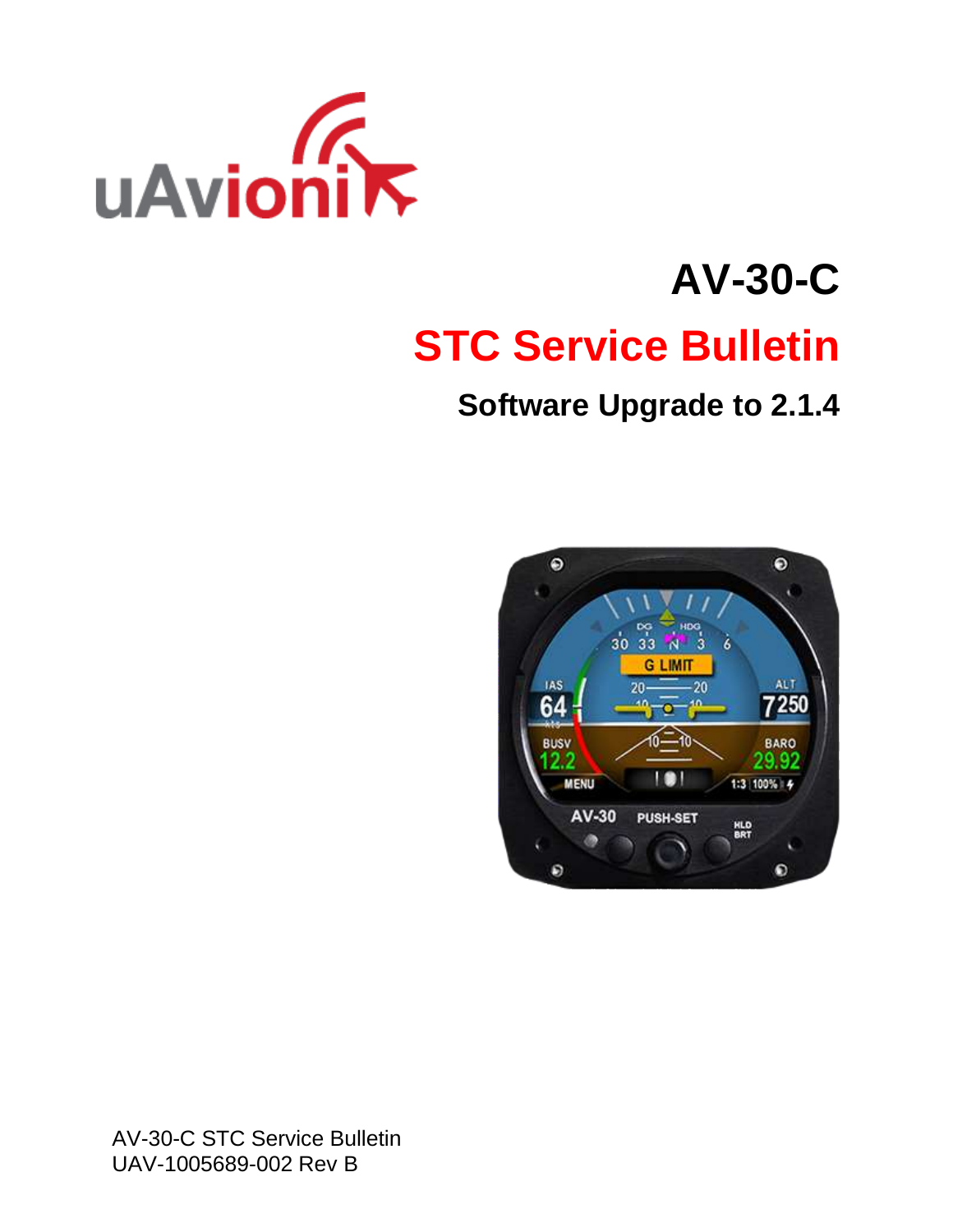© 2021 uAvionix Corporation. All rights reserved.

uAvionix Corporation Bigfork, MT

[www.uavionix.com](http://www.uavionix.com/) [support@uavionix.com](mailto:support@uavionix.com)

Except as expressly provided herein, no part of this guide may be reproduced, transmitted, disseminated, downloaded, or stored in any storage medium, for any purpose without the express written permission of uAvionix. uAvionix grants permissions to download a single copy of this guide onto an electronic storage medium to be viewed for personal use, provided that the complete text of this copyright notice is retained. Unauthorized commercial distribution of this manual or any revision hereto is strictly prohibited.

uAvionix® and Ping® are registered trademarks of uAvionix Corporation and may not be used without express permission of uAvionix.

AV-30, AV-30-E, and AV-30-C, BeaconX, tailBeaconX, and skyBeaconX are trademarks of uAvionix Corporation and may not be used without express permission of uAvionix.

Patent [uavionix.com/patents](http://uavionix.com/patents)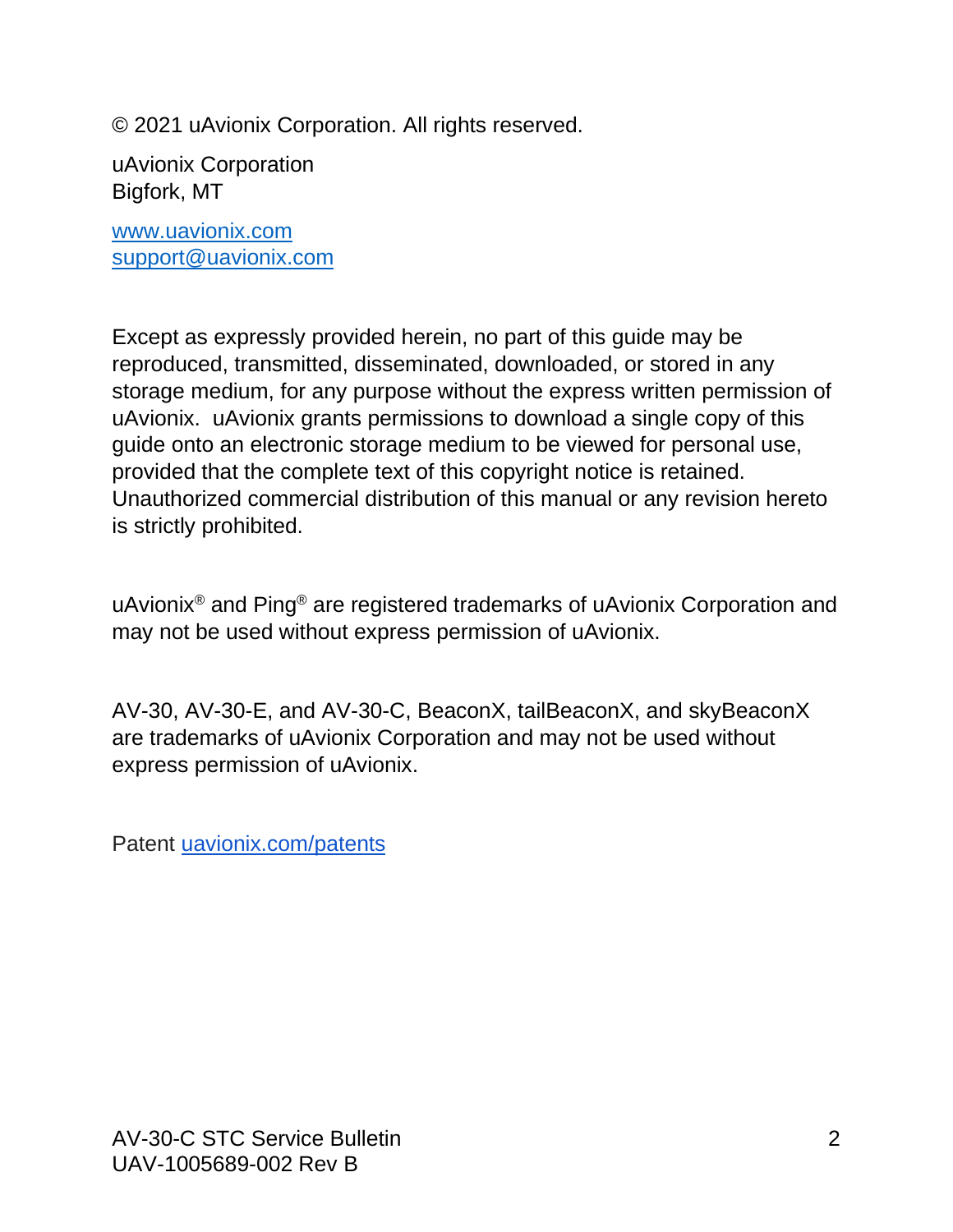# <span id="page-2-0"></span>**1 Revision History**

| <b>Revision</b> | ∣ Date    | <b>Comments</b> |
|-----------------|-----------|-----------------|
|                 | 12/6/2021 | Initial release |
|                 | 12/9/2021 | Update to 2.1.4 |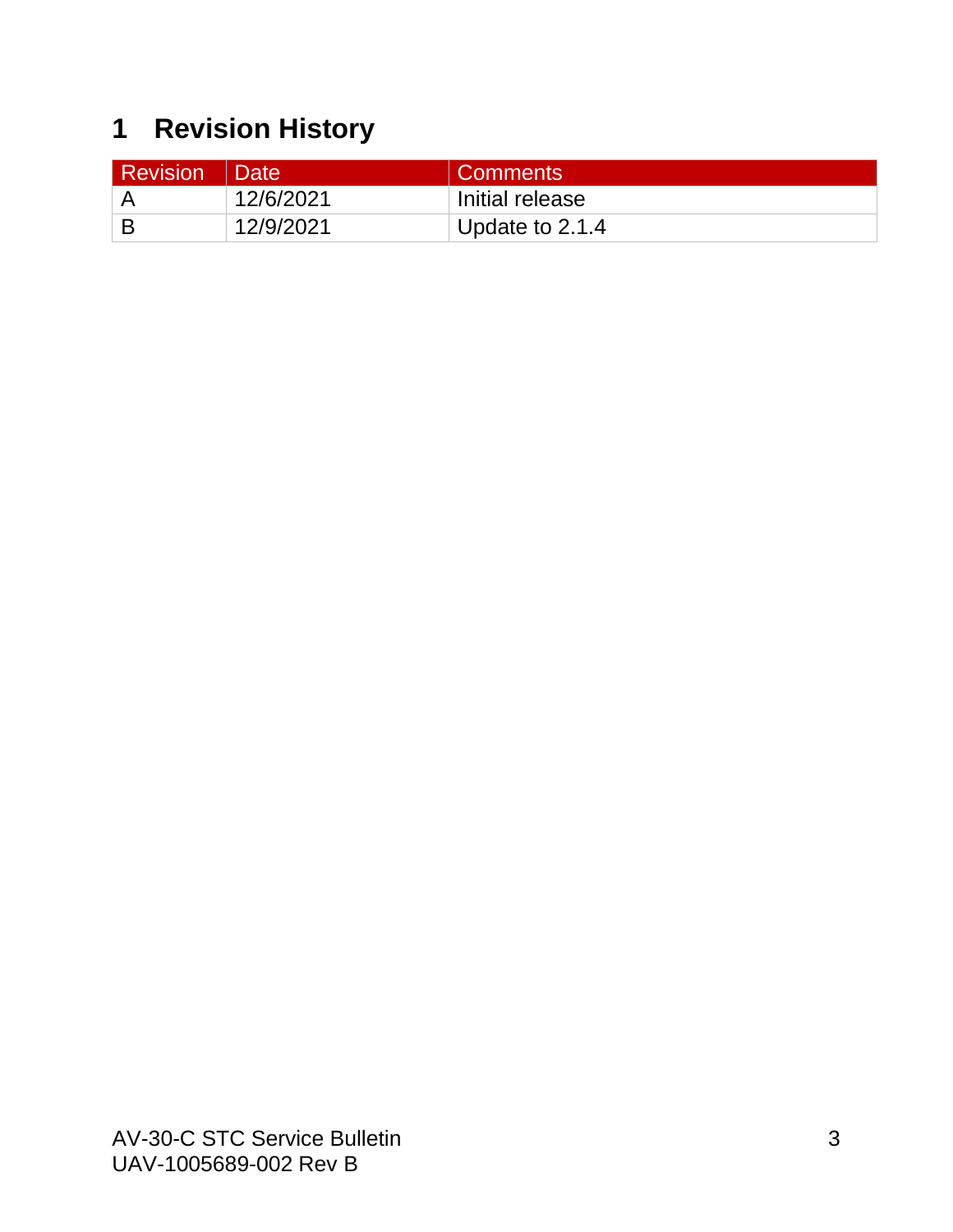# <span id="page-3-0"></span>**2 Warnings / Disclaimers**

uAvionix is not liable for damages arising from the use or misuse of this product.

This equipment is classified by the United States Department of Commerce's Bureau of Industry and Security (BIS) as Export Control Classification Number (ECCN) 7A994.

These items are controlled by the U.S. Government and authorized for export only to the country of ultimate destination for use by the ultimate consignee or end-user(s) herein identified. They may not be resold, transferred, or otherwise disposed of, to any other country or to any person other than the authorized ultimate consignee or end-user(s), either in their original form or after being incorporated into other items, without first obtaining approval from the U.S. government or as otherwise authorized by U.S. law and regulations.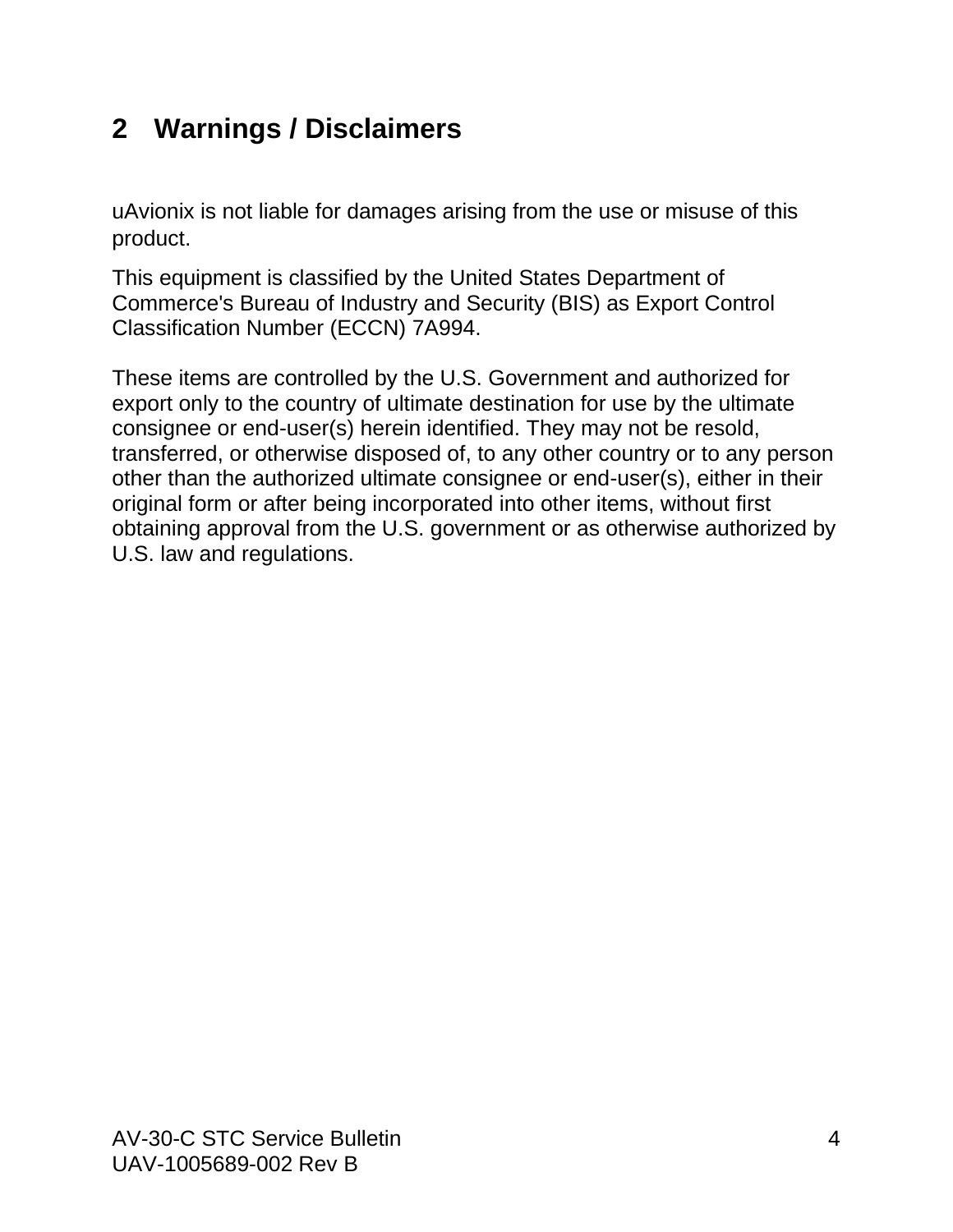# <span id="page-4-0"></span>3 Contents

| 1 |      |                                                     |  |
|---|------|-----------------------------------------------------|--|
| 2 |      |                                                     |  |
| 3 |      |                                                     |  |
| 4 |      |                                                     |  |
| 5 |      |                                                     |  |
|   | 5.1  |                                                     |  |
|   | 5.2  |                                                     |  |
|   | 5.3  |                                                     |  |
|   | 5.4  |                                                     |  |
|   | 5.5  |                                                     |  |
|   | 5.6  |                                                     |  |
|   | 5.7  |                                                     |  |
| 6 |      |                                                     |  |
|   |      |                                                     |  |
|   | 6.1  |                                                     |  |
|   | 6.2  |                                                     |  |
| 7 |      |                                                     |  |
| 8 |      |                                                     |  |
|   | 8.1  |                                                     |  |
|   | 8.2  |                                                     |  |
| 9 |      |                                                     |  |
|   | 9.1  |                                                     |  |
|   | 9.2  |                                                     |  |
|   |      | 10 Post-Accomplishment Verification and Actions  19 |  |
|   | 10.1 |                                                     |  |
|   | 10.2 |                                                     |  |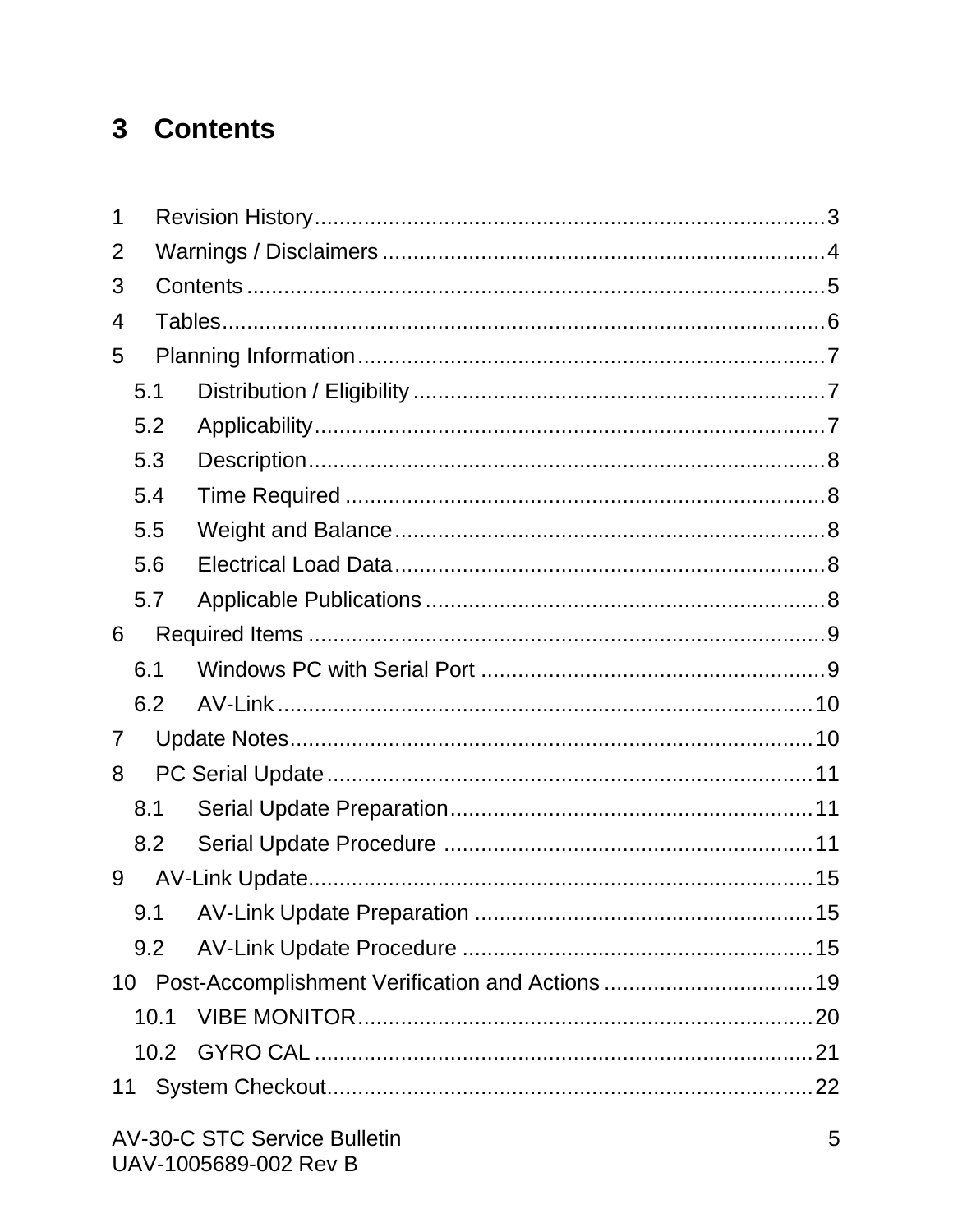# <span id="page-5-0"></span>4 Tables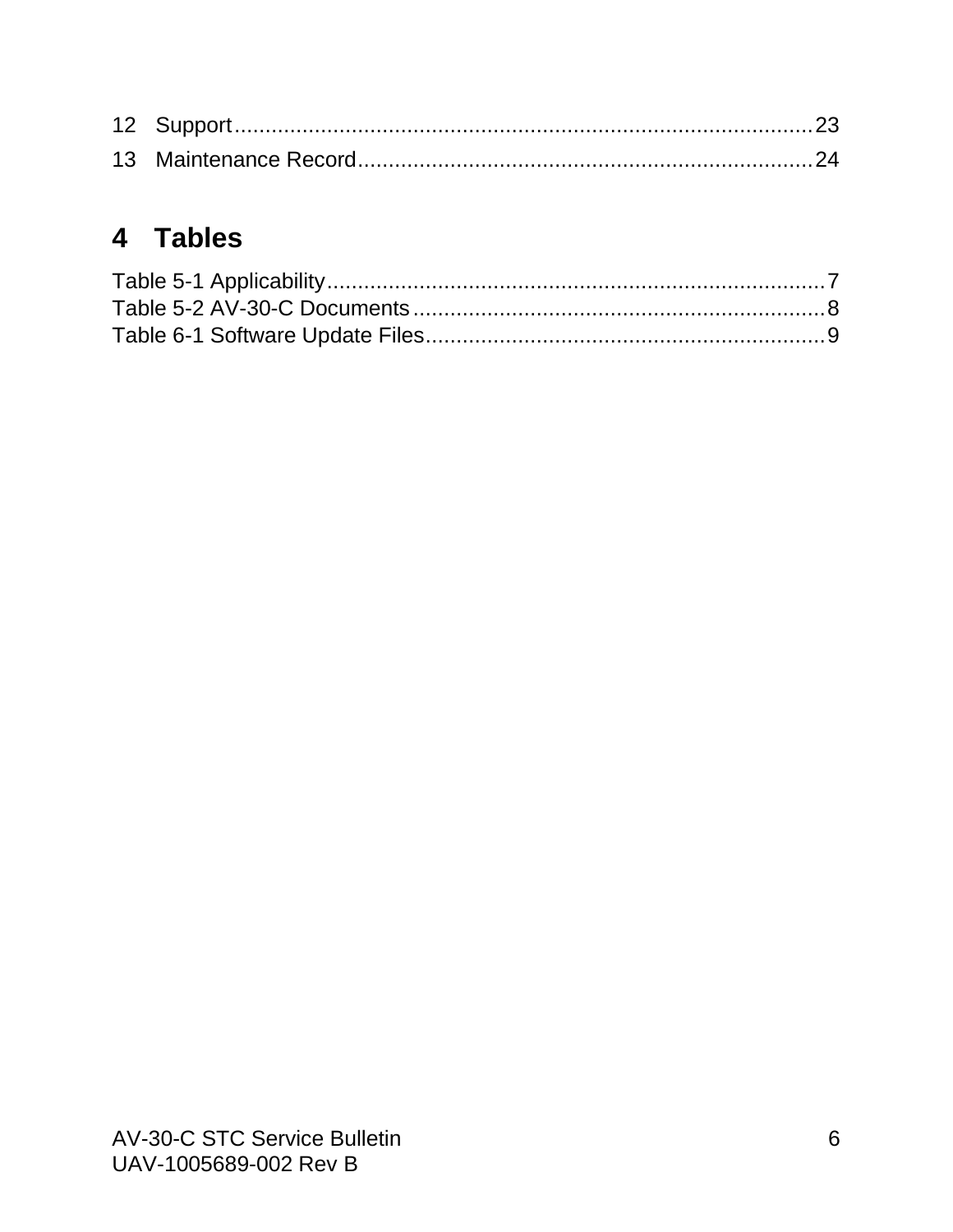# <span id="page-6-0"></span>**5 Planning Information**

# <span id="page-6-1"></span>**5.1 Distribution / Eligibility**

The Accomplishment Instructions contained in Section [10](#page-18-0) may only be performed by appropriately authorized personnel.

# <span id="page-6-2"></span>**5.2 Applicability**

This Service Bulletin applies to AML STC SA00410BO for the uAvionix AV-30-C UAV-1003429-001 and UAV-1003429-002, with operating software release 2.1.2 or earlier. Use Table 5-1 [Applicability](#page-6-3) to determine applicability of the software update.

*Table 5-1 Applicability*

<span id="page-6-3"></span>

| Hardware P/N Marking | <b>Applicability</b> |
|----------------------|----------------------|
| UAV-1003429-001      | Verify by procedure  |
| UAV-1003429-002      | Verify by procedure  |

Parts identified above as "Verify by procedure" may have software release 2.1.2 or previous installed. To determine what version of software is installed:

1. Push and hold center rotary knob while powering up unit.



- 2. Once the uAvionix startup screen displays you can release.
- 3. Push left button under the MENU until the "INSTALL / ROT TO SEL" appears.

AV-30-C STC Service Bulletin 7 UAV-1005689-002 Rev B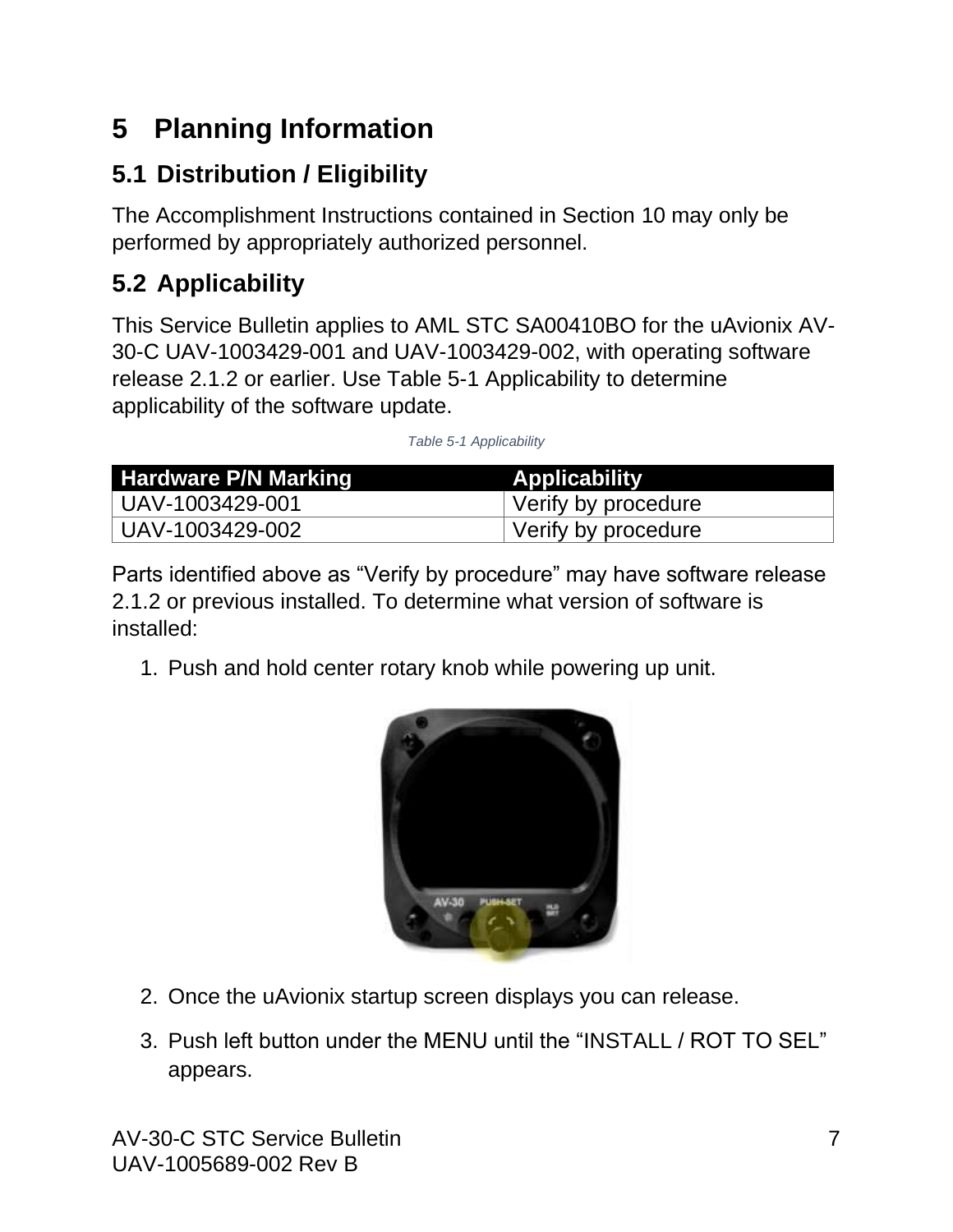- 4. Rotate knob until you see "SW VERSION"
- 5. If the version displayed is 2.1.2 or earlier proceed with this Service Bulletin.

# <span id="page-7-0"></span>**5.3 Description**

This Service Bulletin provides instructions for loading uAvionix AV-30-C UAV-1003429-001 and UAV-1003429-002 with updated software release 2.1.4.

For increased performance in DG mode, the pitot and static pneumatic lines shall be connected if not already installed. This Service Bulletin does not describe or provide authority for that work.

#### <span id="page-7-1"></span>**5.4 Time Required**

For field software update, up to 90 minutes is required to perform this update procedure. Additional time and approval may be required if pitot and static connections are not installed.

## <span id="page-7-2"></span>**5.5 Weight and Balance**

No change.

## <span id="page-7-3"></span>**5.6 Electrical Load Data**

No change.

# <span id="page-7-4"></span>**5.7 Applicable Publications**

The following documents are applicable to the software release 2.1.4.

#### *Table 5-2 AV-30-C Documents*

<span id="page-7-5"></span>

| <b>Title</b>                       | <b>Part Number</b> | <b>Revision</b> |
|------------------------------------|--------------------|-----------------|
| <b>AV-30-C Installation Manual</b> | UAV-1003947-001    |                 |
| AV-30-C Pilot's Guide              | UAV-1003946-001    |                 |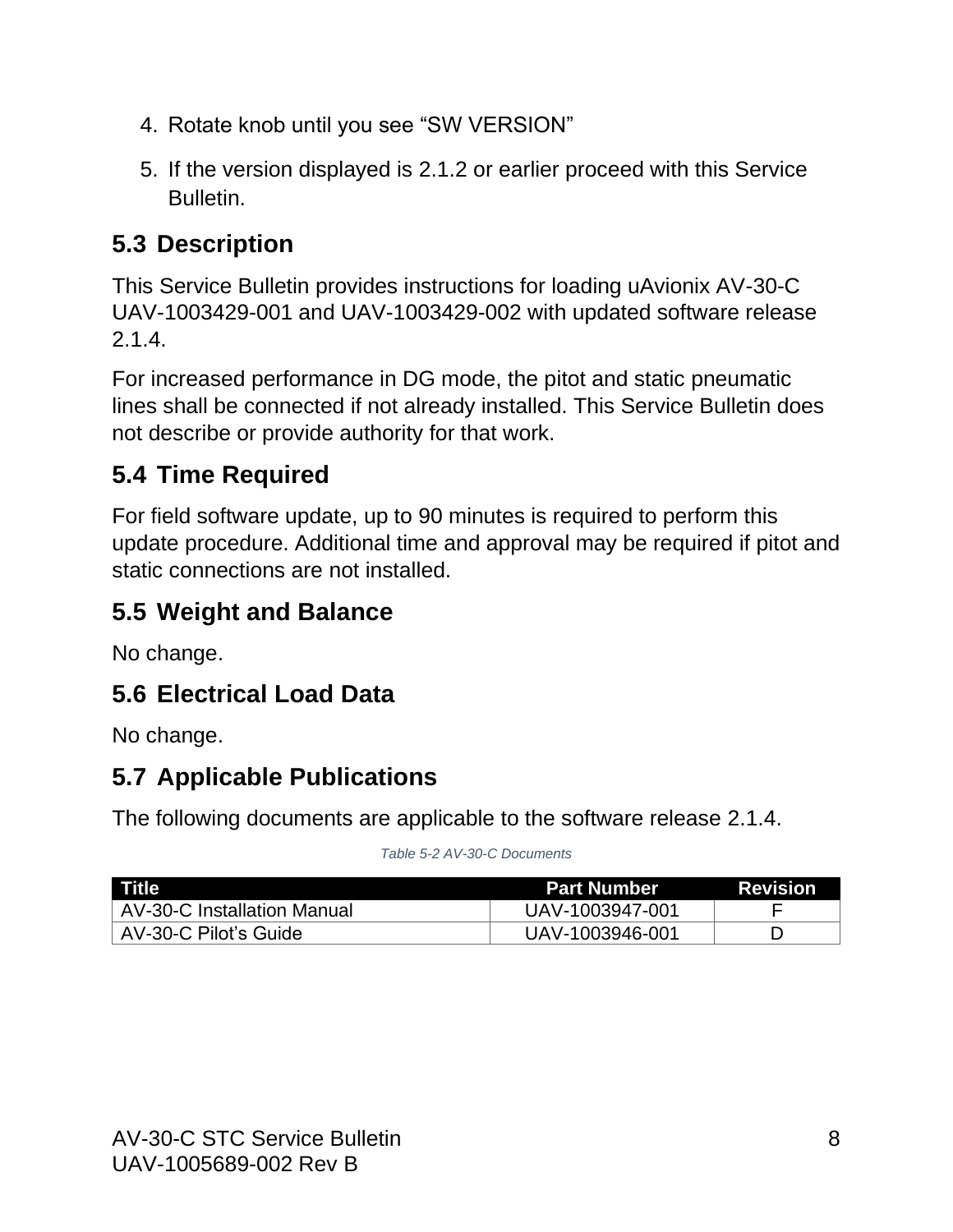# <span id="page-8-0"></span>**6 Required Items**

There are two methods available to perform the update. The first involves a Windows PC and serial port, the second uses the optional AV-Link device over Wi-Fi.

Both methods require you to download the software update file below.

*Table 6-1 Software Update Files*

<span id="page-8-2"></span>

| Filename                                        |     | Version SW Part Number | Checksum SHA1 Hash |                                                      |
|-------------------------------------------------|-----|------------------------|--------------------|------------------------------------------------------|
| UAV-1003494-003-<br>av30c-2 1 4-<br>307c8f6.bin | 214 | UAV-1003494-003        | 54E9CEA6           | 638bea0509<br>91d01ba23e<br>6cdf5acf22<br>75df77f45b |

uAvionix software update files are available for download from the uAvionix Support website at no charge, at:

<https://uavionix.com/av-30-c-service-bulletin-software-upgrade-2-1-4/>

Click on the link in the section **AV-30-C v2.1.4 Firmware** and save it to your PC or mobile device.

Ensure the software and any necessary update tools have been downloaded prior to visiting the aircraft. An internet connection is required to download the software and application. An internet connection is not required to perform the update.

#### <span id="page-8-1"></span>**6.1 Windows PC with Serial Port**

The following items are required to perform the update when using a Windows PC with serial cable:

| <b>Quantity</b>       | <b>Description</b>                                           |
|-----------------------|--------------------------------------------------------------|
|                       | Windows PC running Windows 7 or later                        |
|                       | Available serial port or appropriate USB to RS-232 converter |
|                       | Examples: FTDI, Parallax 28030, Sabrent CB-8P6F or similar   |
|                       | Female DB-9 with solder or crimp terminals                   |
| $\overline{2}$        | Female terminals suitable for the installed DB-15            |
| $\mathbf{4}^{\prime}$ | 22-24 AWG wire                                               |
|                       | uAvionix AV Update Tool for Windows (UAV-1005199-001)        |
|                       | AV-30-C Software as shown in Table 6-1 Software Update       |
|                       | Files.                                                       |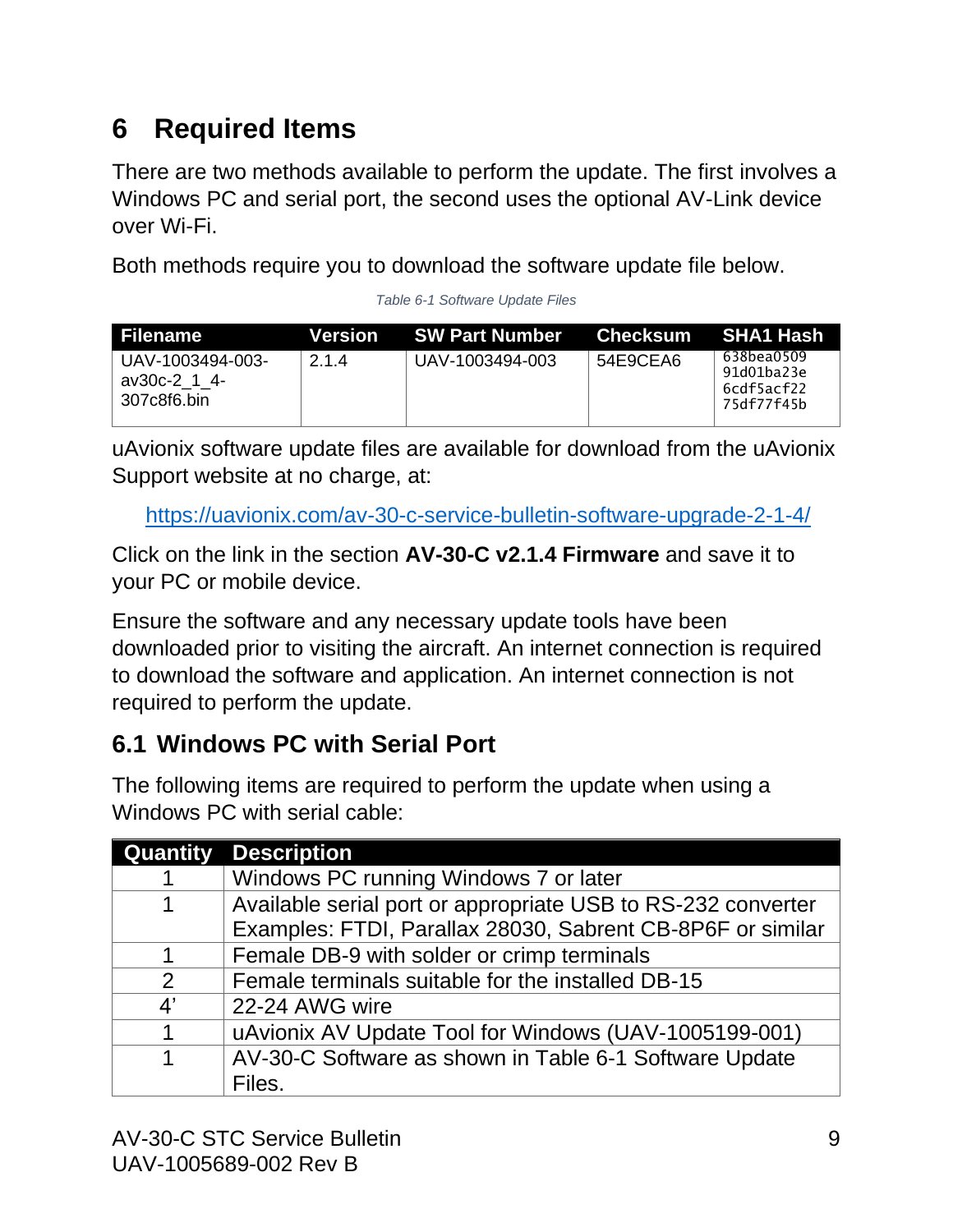The uAvionix AV Update Tool is available on the website linked above in the section **AV Update Tool**. Download it to your PC.

#### <span id="page-9-0"></span>**6.2 AV-Link**

The following items are required to perform the update when using AV-Link over Wi-Fi:

| <b>Quantity Description</b>                            |
|--------------------------------------------------------|
| PC or mobile device                                    |
| uAvionix AV-Link (UAV-1004413-001 or UAV-1004414-001)  |
| AV-30-C Software as shown in Table 6-1 Software Update |
| Files.                                                 |

# <span id="page-9-1"></span>**7 Update Notes**

All AV-30-C configuration settings will be preserved during the update procedure. However, please take note of all settings before performing the update, and verify settings are correct after the update has been applied.

#### **If pitot and static lines were not previously connected, ensure appropriate approval and connect the lines now to ensure full performance and functionality.**

Ensure you are running a previous version of AV-30-C software. Specifically, your AV-30-C should currently be running 2.1.2 or earlier.

There are two approved methods for update of the AV-30-C. The AV-30-C can be updated using either a traditional direct serial connection or the AV-Link can be used to update the AV-30-C via wireless interface. Either method is suitable, the choice is installer preference or equipment availability. If the AV-Link installation is not approved, it must be used only for the update and removed after.

If performing the update using PC serial connection, proceed to [§8](#page-10-0) [PC](#page-10-0)  [Serial Update.](#page-10-0)

If performing the update using the AV-Link, proceed to [§9](#page-14-0) [AV-Link Update.](#page-14-0)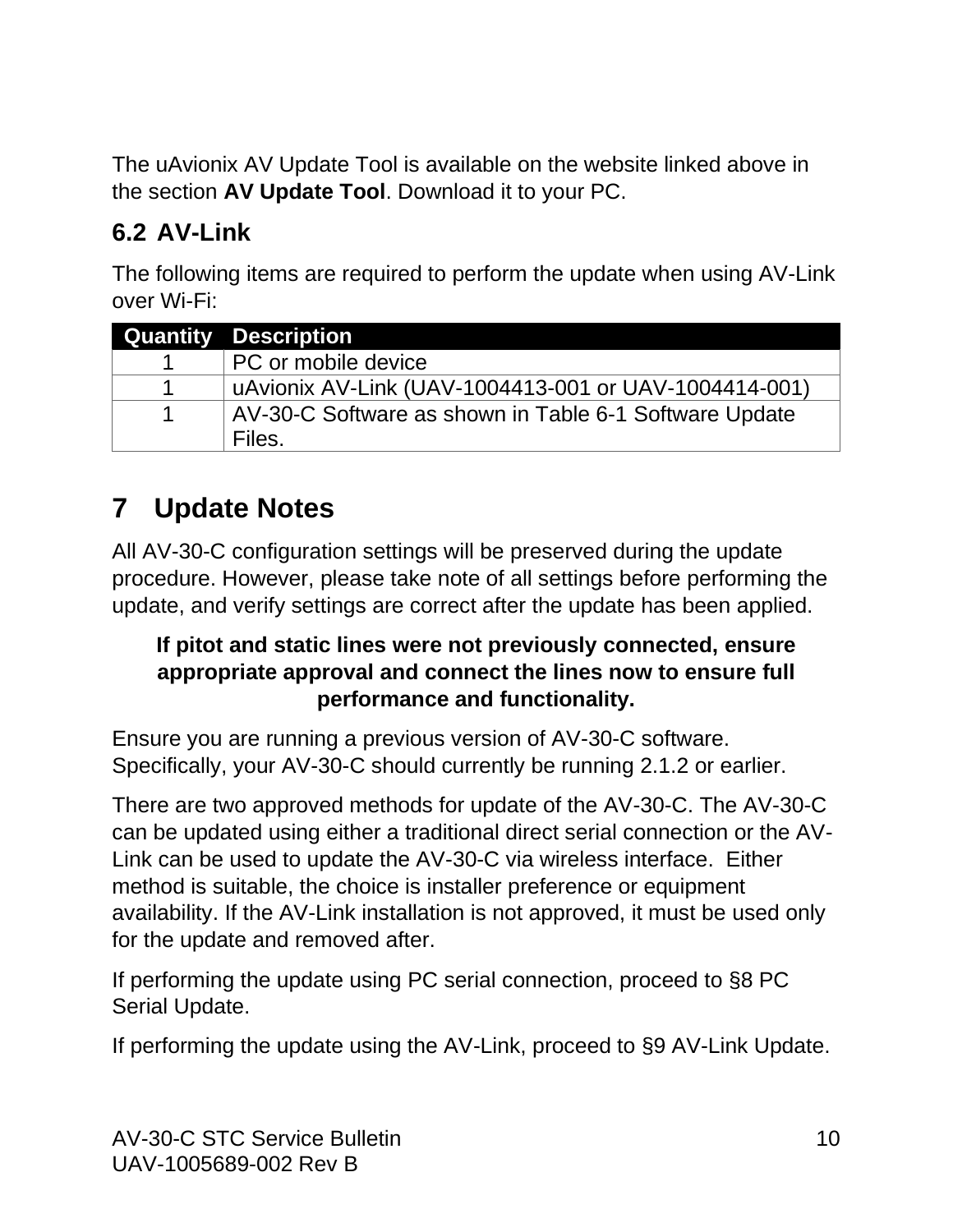# <span id="page-10-0"></span>**8 PC Serial Update**

#### <span id="page-10-1"></span>**8.1 Serial Update Preparation**

- 1. Add wires to pins 8 and 15 to the AV-30-C harness if not already connected. Add an additional ground wire to either existing the ground from the AV-30-C harness or ground the new wire directly to aircraft ground.
- 2. Connect the new wires to the DB-9 connector as shown below. Upon completion of wiring, connect the new assembly to an available serial port or USB serial adapter.



Note: AV-Link must not be installed if performing an update using the PC serial update procedure.

#### <span id="page-10-2"></span>**8.2 Serial Update Procedure**

1. Connect the AV-30-C to the Windows PC through the DB-9 connection previously installed in Section [8.1.](#page-10-1)

AV-30-C STC Service Bulletin 11 UAV-1005689-002 Rev B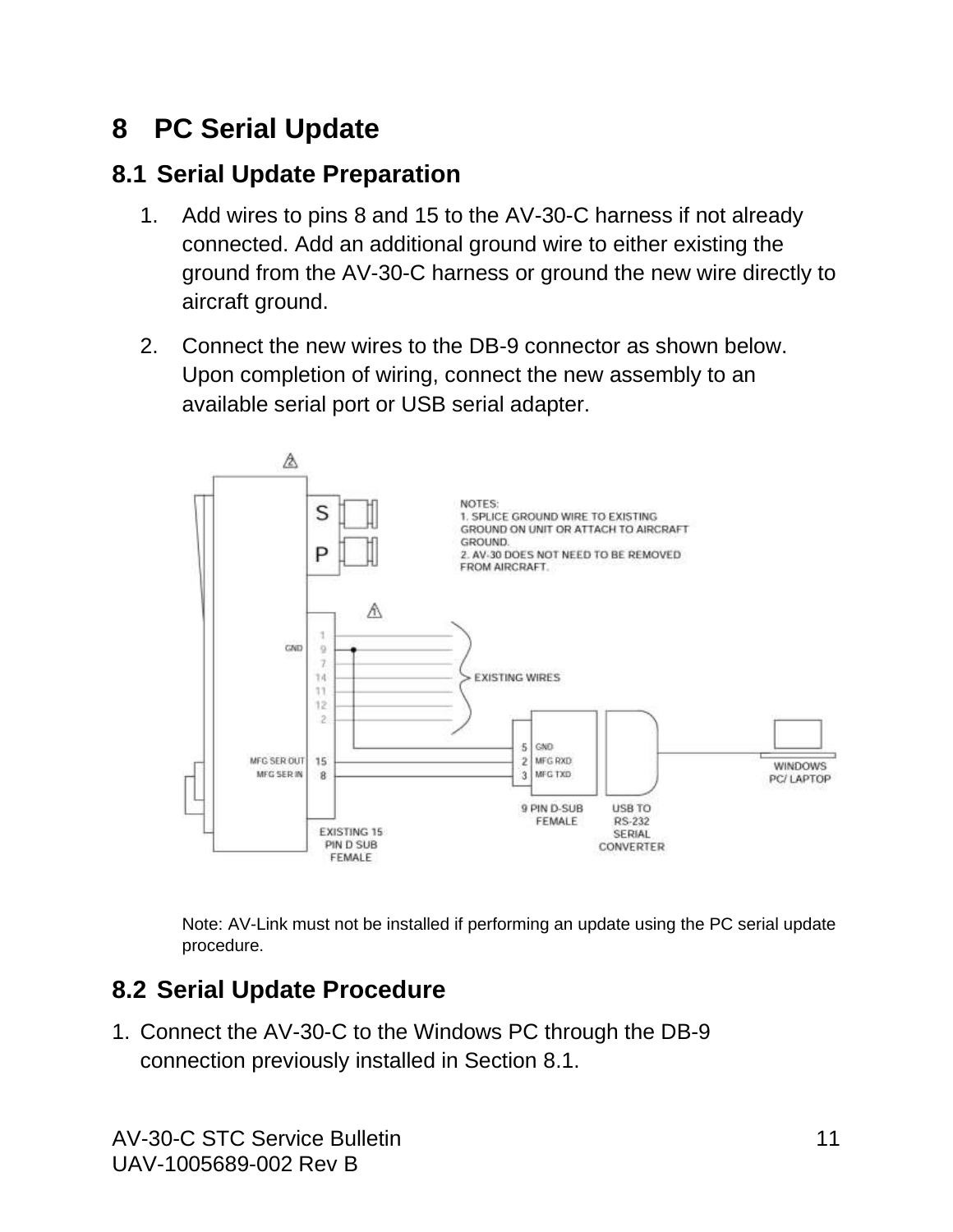- 2. Apply power to the AV-30-C. Do not interrupt power during the update process.
- 3. Launch the previously downloaded AV Updater application.
- 4. On the AV Updater tool, select the appropriate COM Port from the dropdown menu and click "Connect".

| AV Update Tool v1.2.0                              | $\Box$             | $\times$ |                      |
|----------------------------------------------------|--------------------|----------|----------------------|
| uAvionik<br>Select Serial Port                     |                    |          | Select COM#          |
| Port:                                              | COM1               |          |                      |
|                                                    | Connect            |          |                      |
| Connection Status:                                 | <b>AV Detected</b> |          |                      |
| Select Update File (.bin)                          |                    |          | <b>Click Connect</b> |
|                                                    | Open File          |          |                      |
| Image File:                                        |                    |          |                      |
| Program Unit                                       |                    |          |                      |
| Caution: Dot Not Disconnect Unit While Programming |                    |          | Verify Connection    |
| Write Firmware                                     |                    |          |                      |
|                                                    |                    |          |                      |
| $0\%$<br>Bytes Written:                            |                    |          |                      |
|                                                    |                    |          |                      |
| <b>Unit Detected</b>                               |                    | .        |                      |

- 5. Proper connection has been made when the message "Unit Detected" has appeared on the bottom left corner of the AV Updater Tool. The screen on the AV-30-C will go black for the remainder of this procedure. If "Unit Detected" does not appear, contact uAvionix Support for additional guidance.
- 6. Once proper connection has been made, select the firmware file to upload to the AV-30-C by clicking "Open File" and selecting the previously downloaded firmware file as identified in [Table 6-1](#page-8-2) Software [Update Files.](#page-8-2) A confirmation dialog will appear with the filename and a calculated SHA1 hash. To confirm integrity of the file, compare the

AV-30-C STC Service Bulletin 12 UAV-1005689-002 Rev B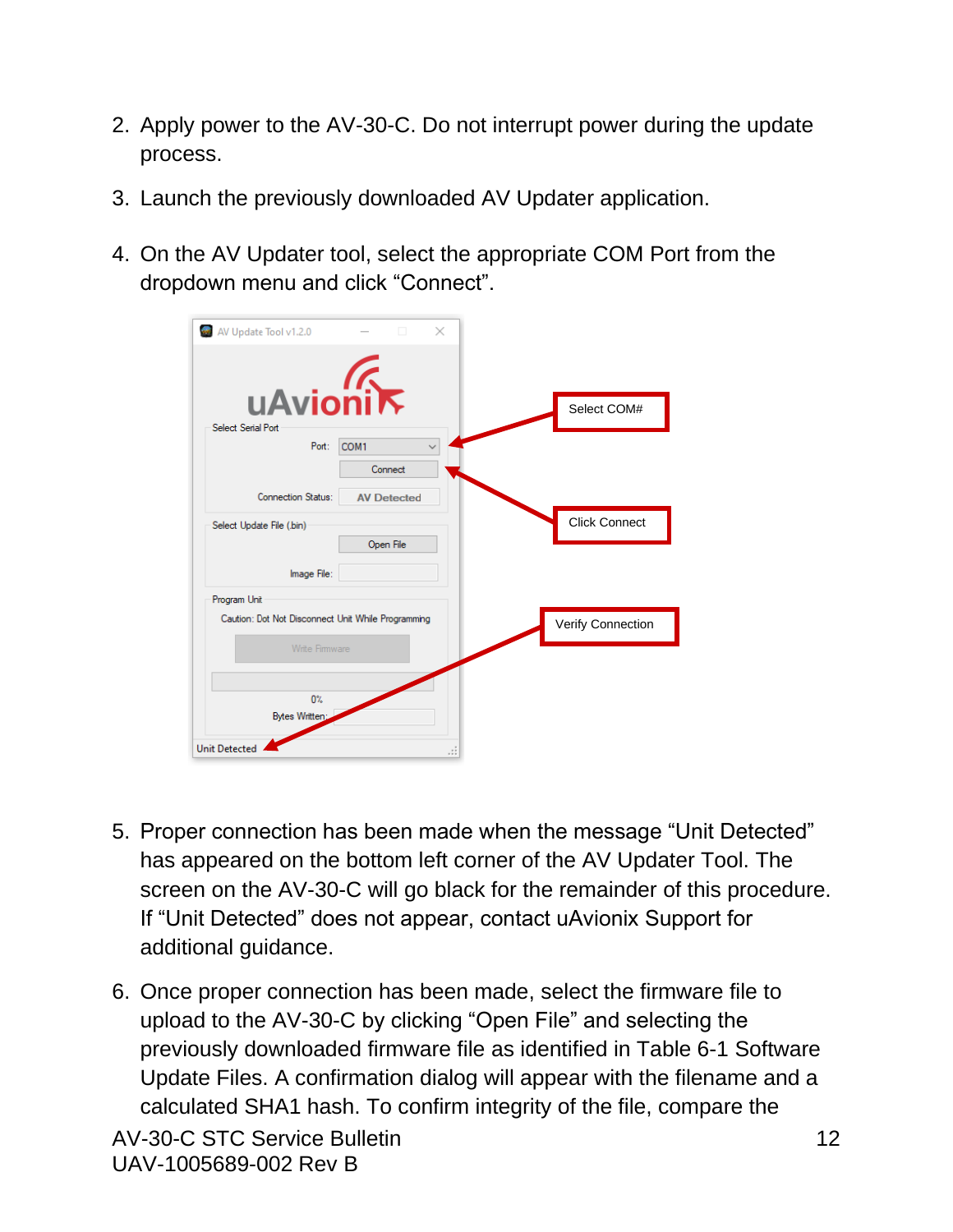displayed SHA1 hash to that in Table 6-1 [Software Update Files.](#page-8-2) Note that the hash is not case sensitive.



7. When confirmed, press OK and the main dialog will re-appear.

| uAvionik                                           |             |
|----------------------------------------------------|-------------|
| Select Serial Port                                 |             |
| Pot: COM6                                          |             |
|                                                    | Connect     |
| Connection Status:                                 | AV Detected |
| Select Update File (bin)                           |             |
|                                                    | Open File   |
| Inage File: UAV-1003494-003-a                      |             |
| Program Unit                                       |             |
| Caution: Dot Not Disconnect Unit While Programming |             |
| Write Fernware                                     |             |
| O%                                                 |             |
| Bytes Written                                      |             |
|                                                    |             |

8. Select "Write Firmware" to begin the upload.



DO NOT POWER OFF THE AV-30-C OR CLOSE THE UPDATER TOOL UNTIL THE UPDATE IS COMPLETE.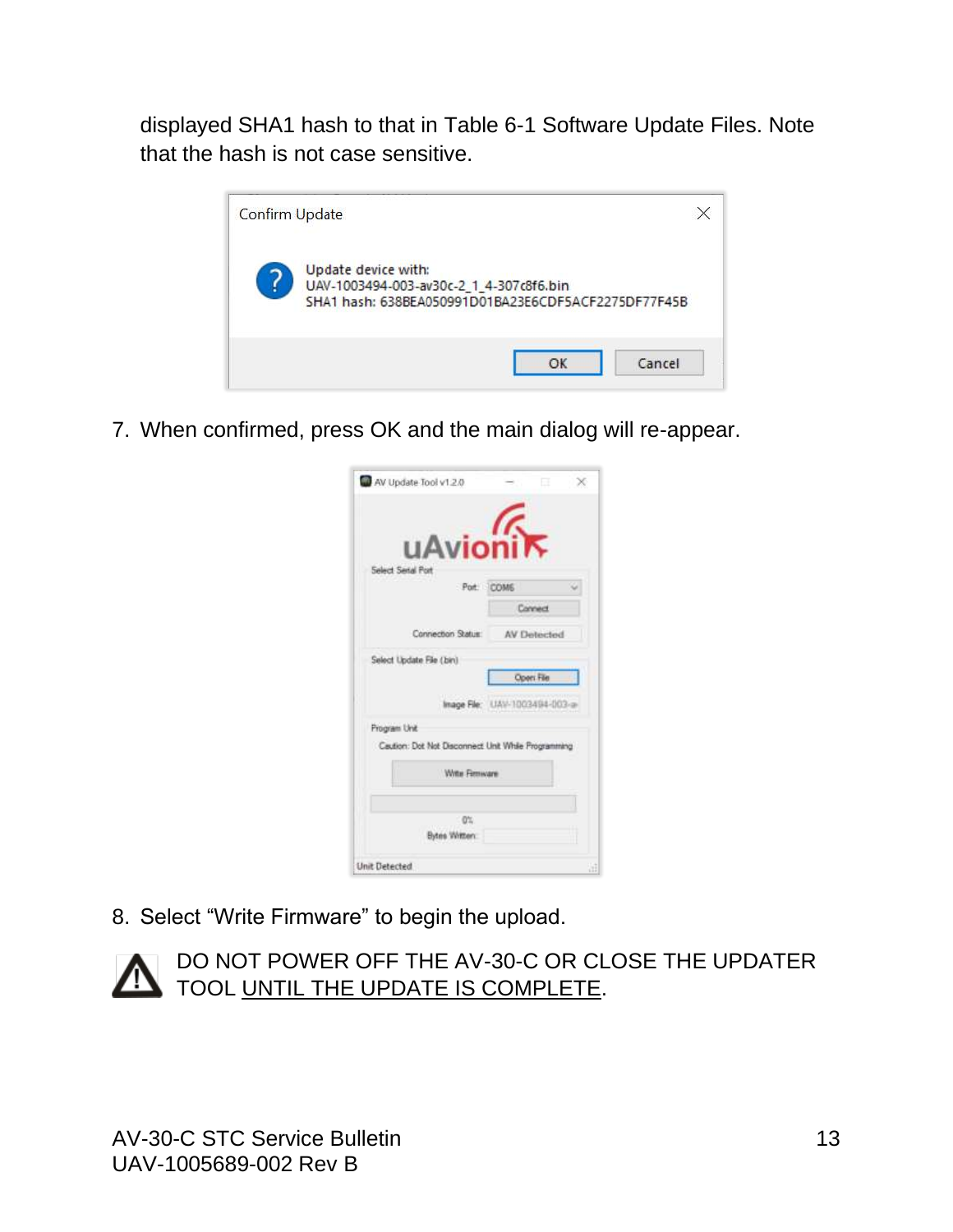| AV Update Tool v1.2.0                              | $\times$<br>田                       | AV Update Tool v1.2.0                              | ×<br>Œ                             |
|----------------------------------------------------|-------------------------------------|----------------------------------------------------|------------------------------------|
| uAvionik<br>Select Senal Port                      |                                     | uAvionik<br>Select Serial Port                     |                                    |
|                                                    | Port: COM6<br>$\sim$                | Port                                               | <b>COME</b>                        |
|                                                    | Connect                             |                                                    | Connect                            |
|                                                    | Connection Status: Write In Process |                                                    | Connection Status: Update Complete |
| Select Update File (.bin)                          |                                     | Select Update File (bin)                           |                                    |
|                                                    | Open File                           |                                                    | Open File                          |
|                                                    | Image File: UAV-1003494-003-a-      |                                                    | Inage File: UAV-1003494-003-a-     |
| Program Unit                                       |                                     | <b>Program Unit</b>                                |                                    |
| Caution: Dot Not Disconnect Unit While Programming |                                     | Caution: Dot Not Disconnect Unit While Programming |                                    |
| <b>White Females</b>                               |                                     | <b>Photos Ferminant</b>                            |                                    |
| 11%                                                |                                     | 100%                                               |                                    |
| Bytes Written:                                     | 66,000                              | Bytes Witten:                                      | 570,904                            |
| Programming                                        | 词                                   | <b>Update Complete</b>                             | 뼓                                  |

Figure 8-1 AV Update Tool

- 9. When the AV Update Tool displays "100%" and the lower status reads "Update Complete" the process is complete.
- 10. The unit will automatically restart. Upon restart of the unit, verify the startup screen indicates the updated software version.



THE SCREEN OF THE AV-30-C WILL GO BLACK WHILE THE DEVICE REBOOTS, THIS BEHAVIOR IS NORMAL AND THE STARTUP SCREEN WILL APPEAR AFTER REBOOTING.

- 11. If the unit was removed to perform the update it can now be reinstalled as per the installation manual.
- 12. Any new wiring because of the update process should be properly secured.
- 13. Following the completion of update, follow Section [10](#page-18-0) to perform required post-installation procedures.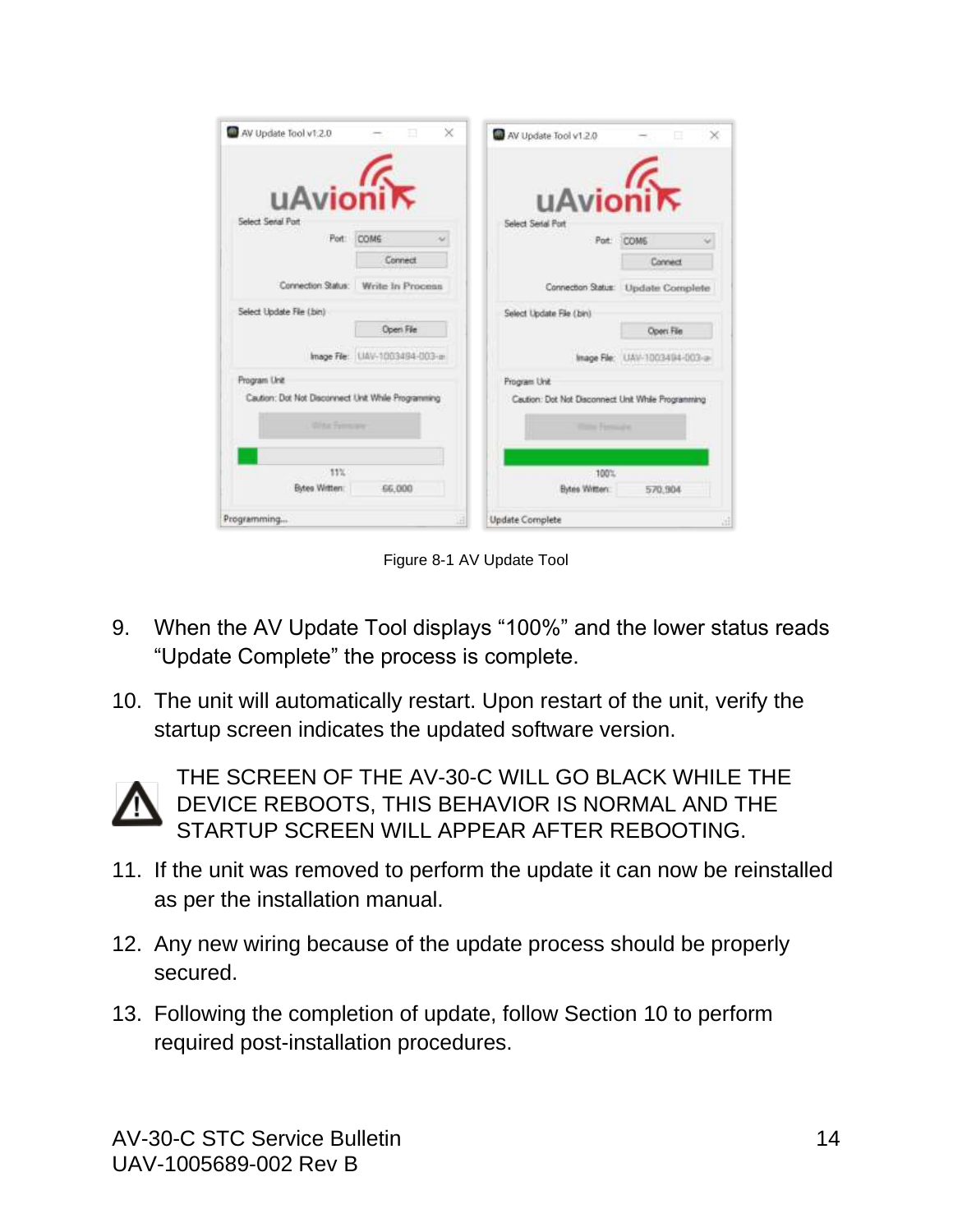# <span id="page-14-0"></span>**9 AV-Link Update**

The AV-Link is a wireless bridge that extends the functionality of the AV-30- C. One of the functions AV-Link provides is the ability to update software on the AV-30-C through a web interface.

### <span id="page-14-1"></span>**9.1 AV-Link Update Preparation**

If AV-Link is already installed in the aircraft, proceed to Section [9.2.](#page-14-2)

If AV-Link is available but not installed, follow the installation procedure as described in "AV-30-E Installation Manual" UAV-1004234-001 Rev C (or latest available), Section 11.1.



Note: This product is not authorized for installation and use with AV-30-C other than installing firmware updates for certified aircraft. It must be removed before flight.

# <span id="page-14-2"></span>**9.2 AV-Link Update Procedure**

After the AV-Link and AV-30-C have been installed, AV-30-C firmware updates can be performed using the AV-Link web interface. The web interface is accessible through any PC or mobile device. Ensure the PC or device has the AV-30-C software noted in Table 6-1 [Software Update Files](#page-8-2) downloaded and available before traveling to the aircraft site.

The following instructions show the update procedure when using a Windows PC. Apply the same procedures, modified as necessary, when using an alternate installation PC or device.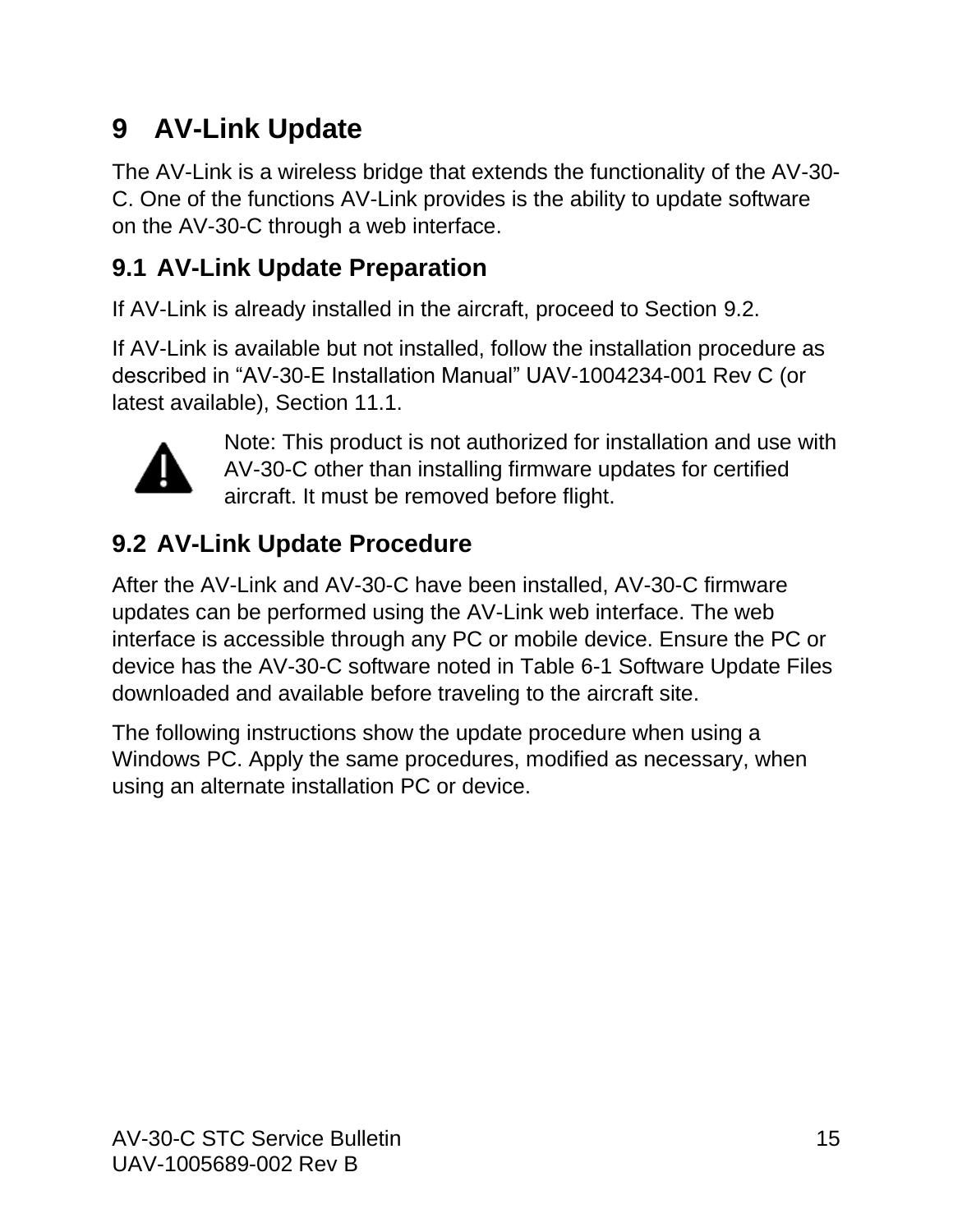- 1. Apply power to the AV-30-C and AV-Link. Do not interrupt power during the update process.
- 2. Connect a PC to the AV-Link Wi-Fi Network. This will be displayed as AV-#### where #### will be 4 random characters ranging from 0-8 and A-F.

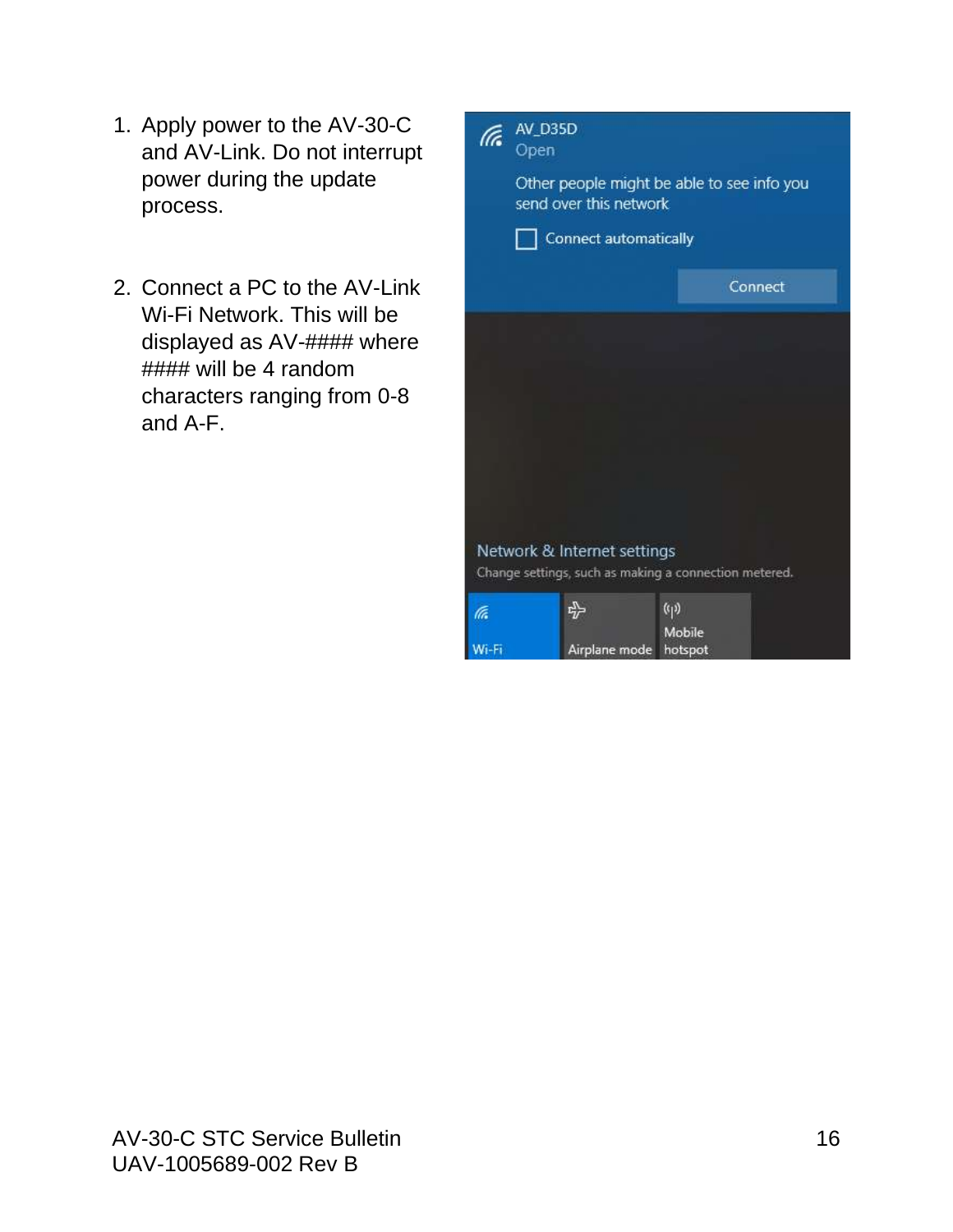3. In a Web Browser (such as Google Chrome) navigate to the AV-Link home page via the following URL:

#### 192.168.4.1

A page like the one shown on the right should appear.

4.At the bottom of the page select *AV Firmware Update*

| $\bigcirc$<br>$\bigcirc$<br>$\Box\Box\Box\Box\wedge\Delta\Delta\Delta\angle\angle\Box\angle\Box\Delta\Box\Box\Delta\Delta\Delta\angle\angle$<br>$\begin{array}{c} \square \square \textcolor{red}{ l } \square \textcolor{red}{ l } \square \textcolor{red}{\square} \textcolor{red}{\wedge} \textcolor{red}{\vee} \textcolor{red}{l } \textcolor{red}{ l } \textcolor{red}{\bigcirc} \textcolor{red}{ l } \textcolor{red}{ l } \textcolor{red}{ l } \textcolor{red}{\triangleright} \textcolor{red}{\prec} \end{array}$<br><b>AND LINEDIAL LIBRARY</b><br>いファ |                 |            |                              |          |  |  |
|----------------------------------------------------------------------------------------------------------------------------------------------------------------------------------------------------------------------------------------------------------------------------------------------------------------------------------------------------------------------------------------------------------------------------------------------------------------------------------------------------------------------------------------------------------------|-----------------|------------|------------------------------|----------|--|--|
|                                                                                                                                                                                                                                                                                                                                                                                                                                                                                                                                                                | <b>Settings</b> |            |                              |          |  |  |
| Firmware                                                                                                                                                                                                                                                                                                                                                                                                                                                                                                                                                       | 0.2.29-AVLink   |            |                              |          |  |  |
| <b>AVLink SSID</b>                                                                                                                                                                                                                                                                                                                                                                                                                                                                                                                                             | AV_47C1         |            |                              |          |  |  |
| Clients                                                                                                                                                                                                                                                                                                                                                                                                                                                                                                                                                        | 1               |            |                              |          |  |  |
| ADS-B Receiver Not assigned                                                                                                                                                                                                                                                                                                                                                                                                                                                                                                                                    |                 |            | Waiting to scan              |          |  |  |
| <b>Status</b>                                                                                                                                                                                                                                                                                                                                                                                                                                                                                                                                                  |                 |            |                              |          |  |  |
| <b>ICAO</b> Address                                                                                                                                                                                                                                                                                                                                                                                                                                                                                                                                            | 000000          |            |                              |          |  |  |
| Callsign                                                                                                                                                                                                                                                                                                                                                                                                                                                                                                                                                       | <u></u>         |            |                              |          |  |  |
| <b>GPS Fix</b>                                                                                                                                                                                                                                                                                                                                                                                                                                                                                                                                                 | None            |            |                              |          |  |  |
| <b>GPS</b> Satellites                                                                                                                                                                                                                                                                                                                                                                                                                                                                                                                                          | 0               |            |                              |          |  |  |
| Position                                                                                                                                                                                                                                                                                                                                                                                                                                                                                                                                                       | ---             |            |                              |          |  |  |
| Altitude (GNSS)                                                                                                                                                                                                                                                                                                                                                                                                                                                                                                                                                |                 |            |                              |          |  |  |
| Altitude (Baro)                                                                                                                                                                                                                                                                                                                                                                                                                                                                                                                                                |                 |            |                              |          |  |  |
| <b>Device Information</b>                                                                                                                                                                                                                                                                                                                                                                                                                                                                                                                                      |                 |            |                              |          |  |  |
| <b>Hardware</b>                                                                                                                                                                                                                                                                                                                                                                                                                                                                                                                                                | <b>Version</b>  |            | <b>Serial Number</b>         |          |  |  |
| AV-Link                                                                                                                                                                                                                                                                                                                                                                                                                                                                                                                                                        | 0.2.29          | 1073491488 |                              |          |  |  |
|                                                                                                                                                                                                                                                                                                                                                                                                                                                                                                                                                                |                 |            |                              |          |  |  |
| Wi-Fi Settings Statistics                                                                                                                                                                                                                                                                                                                                                                                                                                                                                                                                      |                 |            | <b>AV Firmware</b><br>Update | Coredump |  |  |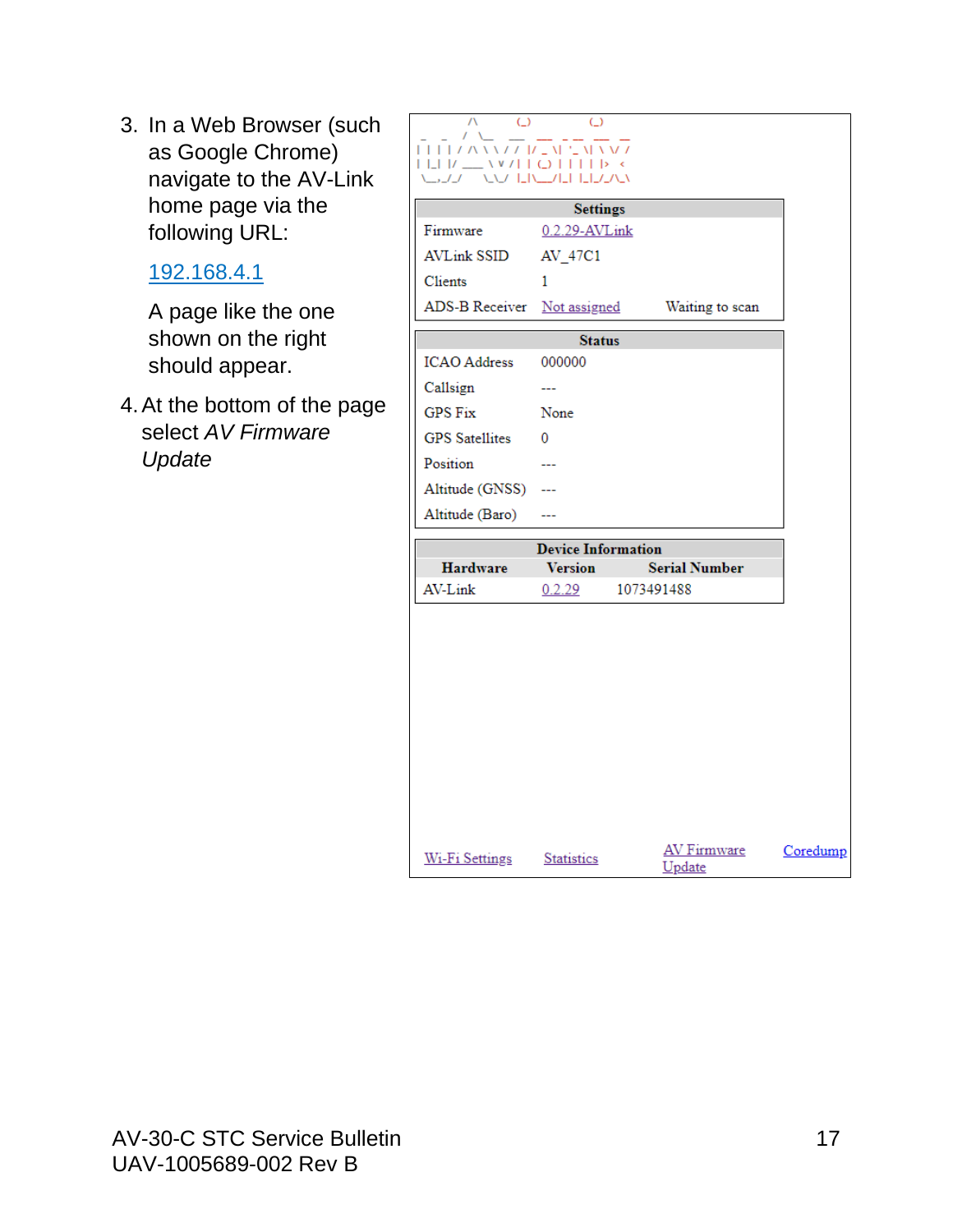5. On the AV Display Firmware Update page select *Choose File* then select the previously downloaded AV-30-C firmware.



6. Once the file has been selected click *Start Update*

**The screen on the AV-30-C will go black during the update. DO NOT power off the unit or close the web browser until the update is complete. The AV-30-C will restart when complete and the AV-Link home page will be displayed in the web browser.**

**Note:** File name will be different than shown in image.

7. Upon restart of the AV-30- C, verify the startup screen indicates the updated software version.

| <b>AV Display Firmware Update</b>    |  |  |
|--------------------------------------|--|--|
|                                      |  |  |
| Choose File   UAV-10040b15e7 (1).bin |  |  |
| <b>Start Update</b>                  |  |  |
| Main Page                            |  |  |

AV-30-C STC Service Bulletin 18 UAV-1005689-002 Rev B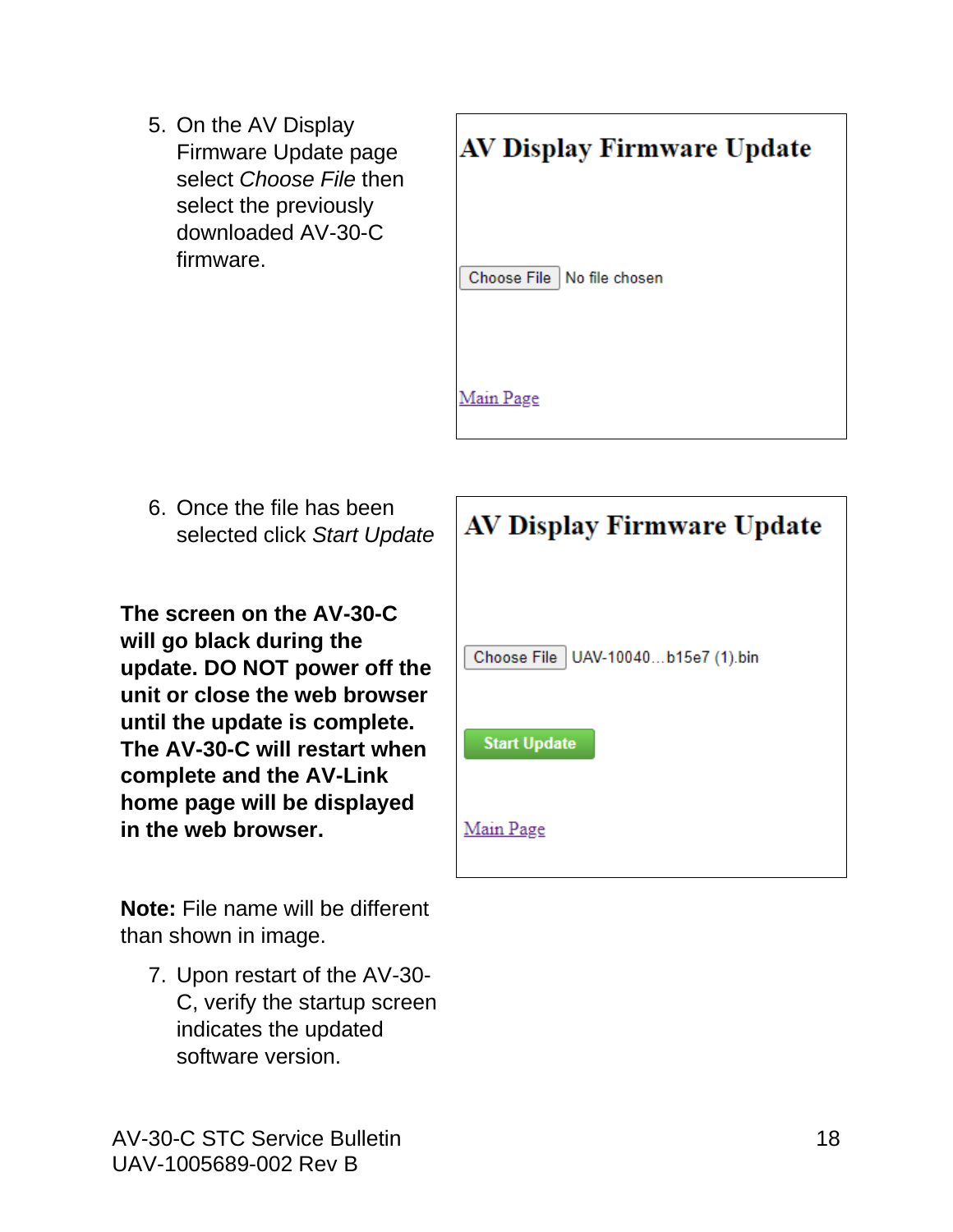# <span id="page-18-0"></span>**10 Post-Accomplishment Verification and Actions**

On restart, verify that the startup screen displays the correct version number. Access the Installation Menu to complete post-accomplishment verification steps.

1. To enable access to the Installation Menu, ensure the unit is completely turned off. Push and hold the main control knob in while power is applied.



- 2. Keep the knob pushed until the startup screen displays, and then release.
- 3. Ensure the unit is in AI or DG mode; select the mode by pushing and holding the center button until the mode display changes.
- 4. In AI or DG mode, push the left button under the MENU until the "INSTALL / ROT TO SEL" appears.

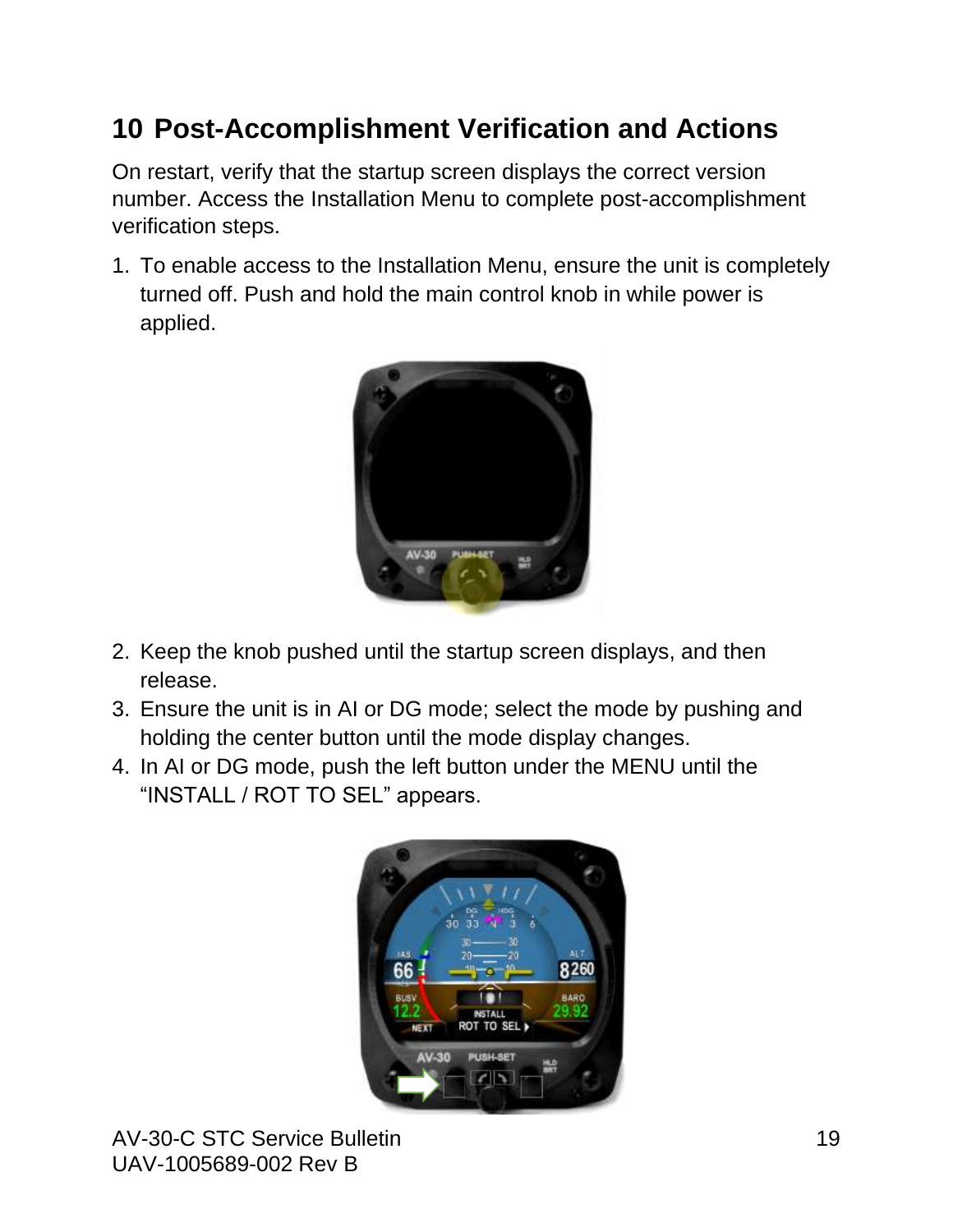- 5. Rotate the knob until you see "SW PART NUM". Confirm part number matches that shown in Table 6-1 [Software Update Files.](#page-8-2)
- 6. Rotate the knob until you see "SW VERSION". Confirm version matches that shown in Table 6-1 [Software Update Files.](#page-8-2)
- 7. Rotate the knob until you see "SW CHECKSUM". Confirm checksum matches that shown in Table 6-1 [Software Update Files.](#page-8-2) Note that the checksum is not case sensitive.

If all software fields match, continue with these instructions. Otherwise, contact uAvionix Support.

The following sections detail new Installation Menu functions that can be activated by accessing the Installation Menu and rotating the center knob to select.

#### <span id="page-19-0"></span>**10.1 VIBE MONITOR**

The Vibration Monitor can be used to troubleshoot installation issues or unusual aircraft conditions. **Running the Vibration Check is highly recommended to complete this Service Bulletin when updating from operating software release 1.0.18 or earlier.**

The monitor can be accessed by selecting "VIBE MONITOR" from the Installation Menu. Follow the procedure in Section [10](#page-18-0) to access the Installation Menu. Rotate the center knob until "VIBE MONITOR" is displayed. Push the center button to start monitoring current and peak vibrations in the accelerometer and gyroscopic sensors.



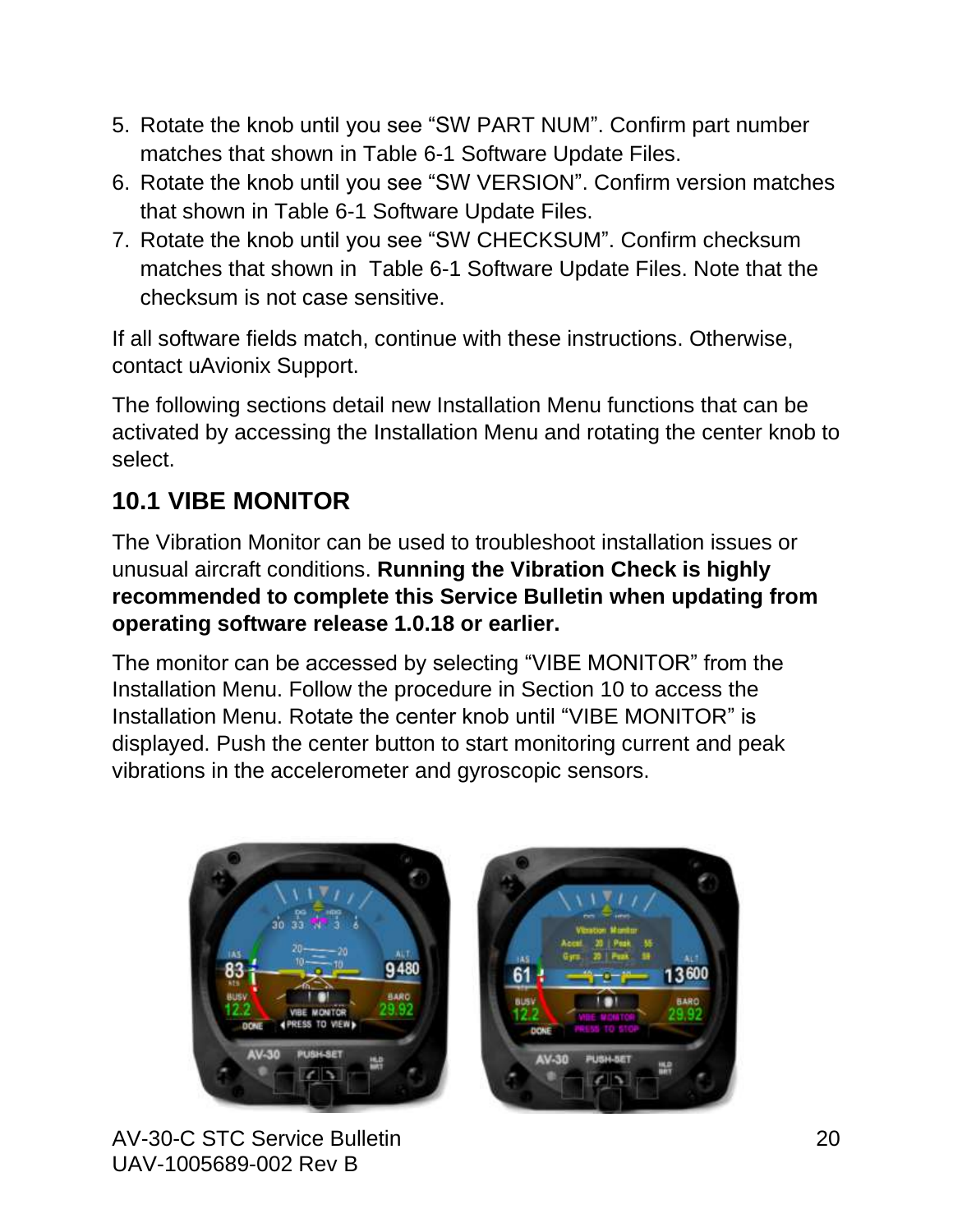For more information on performing a Vibration Check, reference the procedure as described in "AV-30-C Installation Manual" UAV-1003947- 001 Rev F Section 14.2.5.

#### <span id="page-20-0"></span>**10.2 GYRO CAL**

As units age or experience unusual conditions, the precision gyroscopic sensors may need to be re-calibrated. This can be accomplished in the field using the procedure noted here. **Running the Gyro Calibration procedure is required to complete this Service Bulletin when updating from operating software release 1.0.18 or earlier** and can be run periodically to respond to higher rates of observed DG drift.

For more information on Gyro Calibration, reference the procedure as described in "AV-30-C Installation Manual" UAV-1003947-001 Rev F Section 14.2.2.



**To perform the calibration, the aircraft must be completely motionless and on the ground. It should be in a hangar and must not be affected by wind or other sources of aircraft movement. If unable to perform the procedure while standing outside the aircraft, do not leave the aircraft during the procedure.**

The Gyro Calibration feature can be accessed by selecting "GYRO CAL" from the Installation Menu. At least 15 minutes of warmup is required before performing a Gyro Calibration. Follow the procedure in Section [10](#page-18-0) to access the Installation Menu.

- 1. Ensure the aircraft is completely motionless and on the ground during the next several steps.
- 2. In the Installation Menu, rotate the center knob until "GYRO CAL" is displayed. Push the center button to enter calibration mode. If sufficient warmup time has not elapsed, a "Not ready to calibrate" message and countdown will be indicated. Otherwise, initiate calibration by pushing the right button.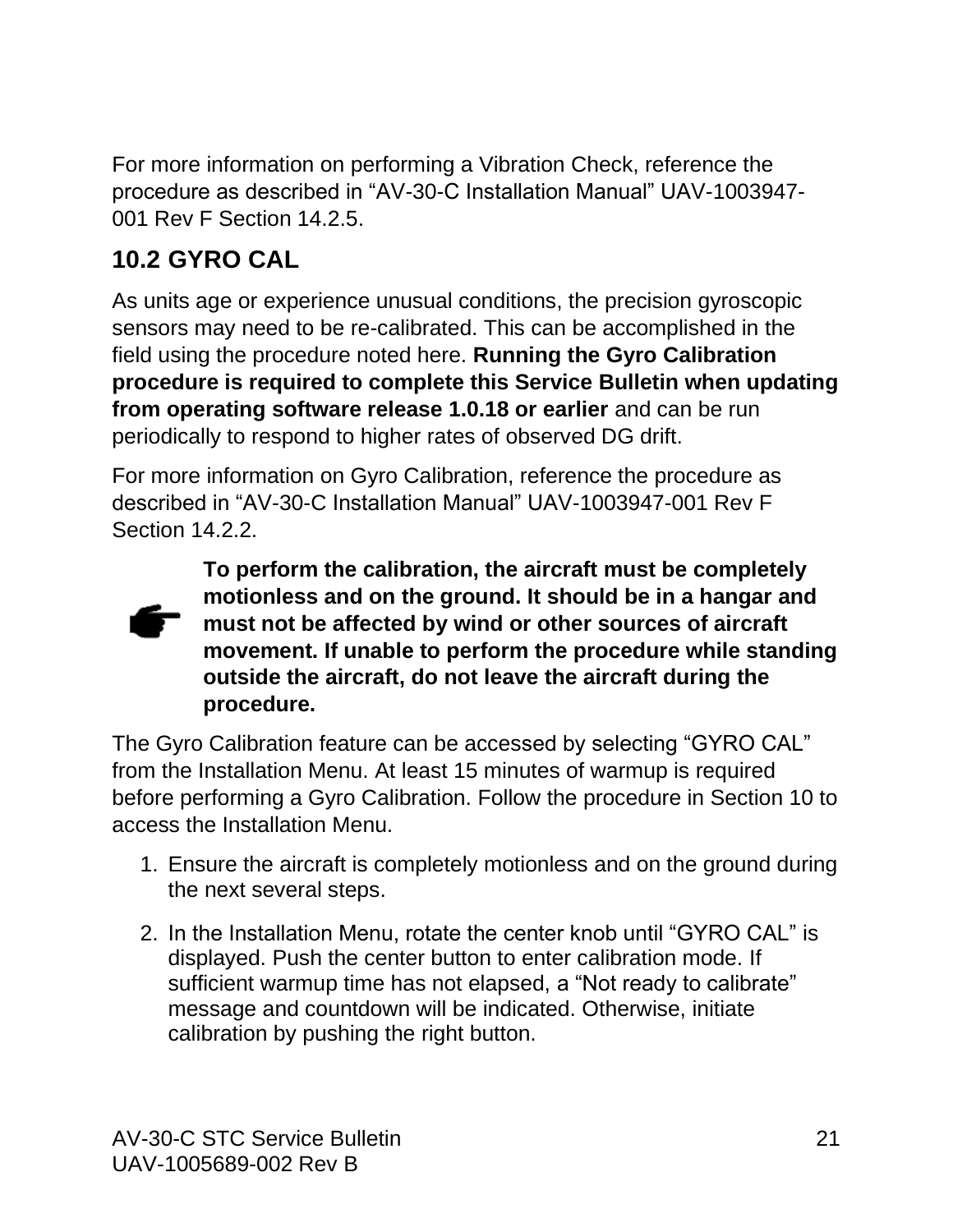

3. "Calibration in progress" will be displayed with a percentage complete.



AV-30-C will indicate "Calibration successfully completed Press DONE".

Push the left button under "DONE" and the calibration will be complete. If an error is shown, repeat the calibration process.

# <span id="page-21-0"></span>**11 System Checkout**

Perform the System Checkout procedure as described in "AV-30-C Installation Manual" UAV-1003947-001 Section 13.2 prior to returning to service.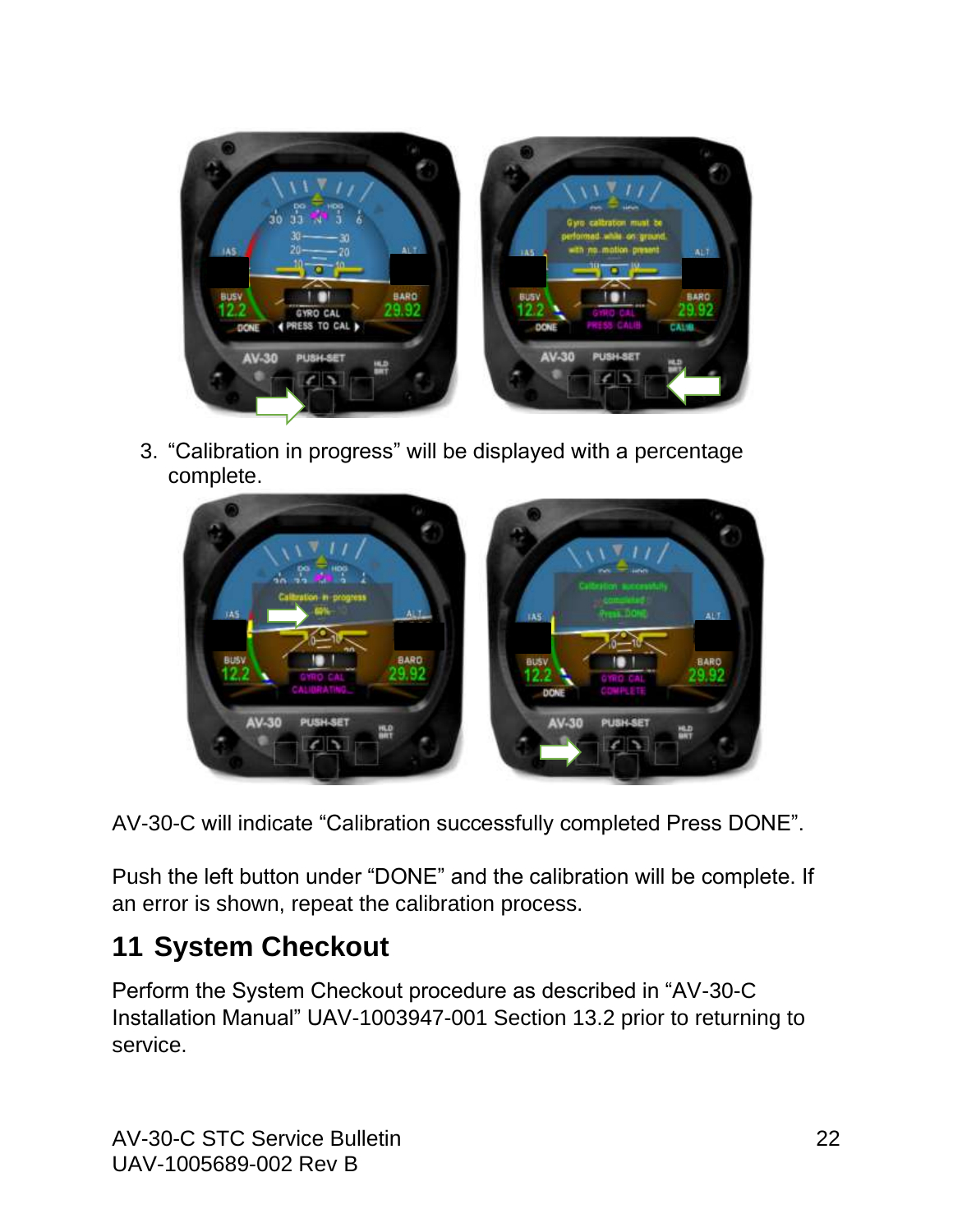# <span id="page-22-0"></span>**12 Support**

For additional questions or support please visit:

<http://www.uavionix.com/support/>